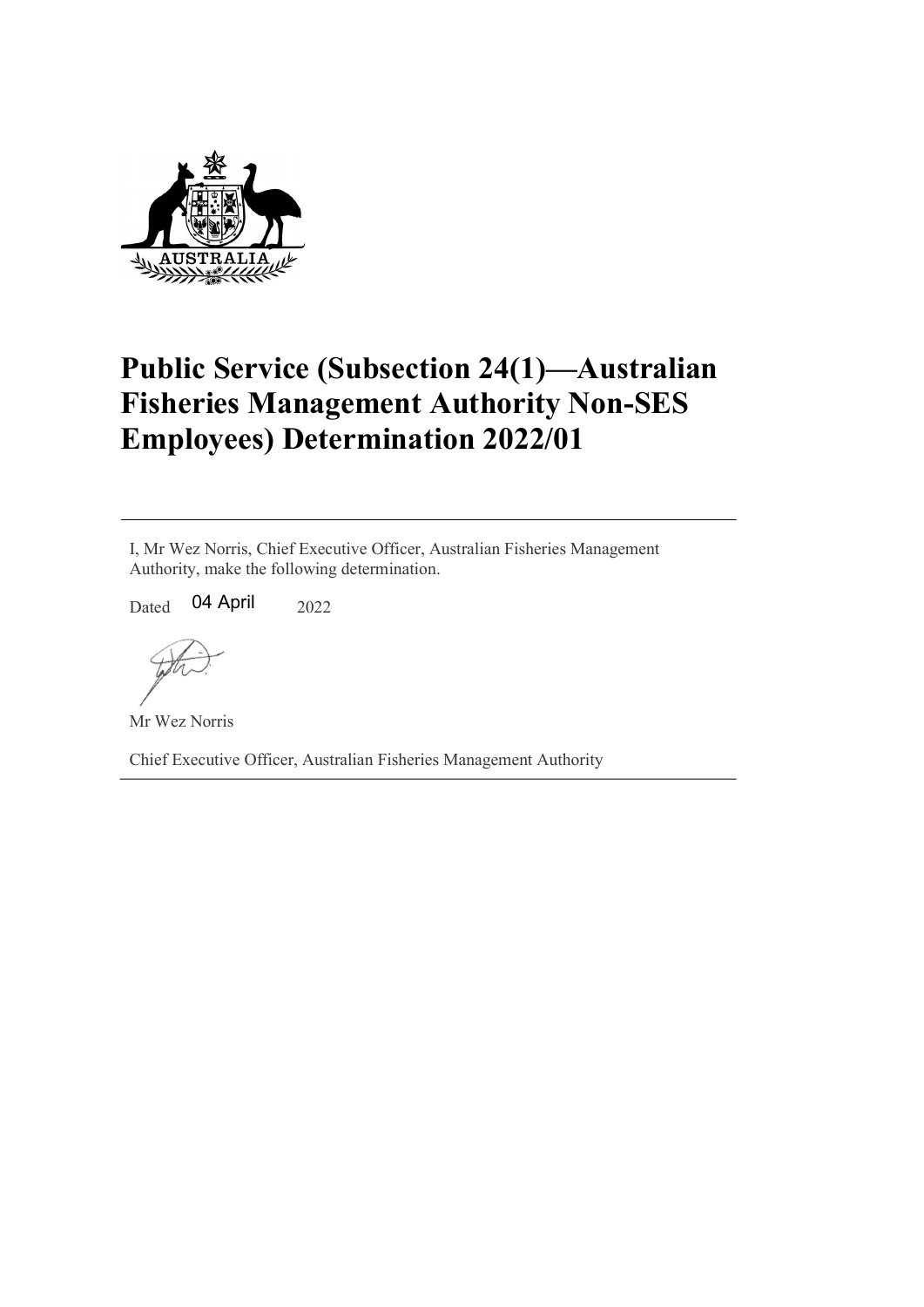## **Contents**

| Schedule 1 - First annual adjustment - Salary and allowances on Thursday 23 |  |
|-----------------------------------------------------------------------------|--|
|                                                                             |  |
|                                                                             |  |
|                                                                             |  |
| Schedule 2 - Second annual adjustment - Salary and allowances on Friday 23  |  |
|                                                                             |  |
|                                                                             |  |
|                                                                             |  |
| Schedule 3 - Third annual adjustment - Salary and allowances on Sunday 23   |  |
|                                                                             |  |
|                                                                             |  |
|                                                                             |  |
|                                                                             |  |

 $\overline{c}$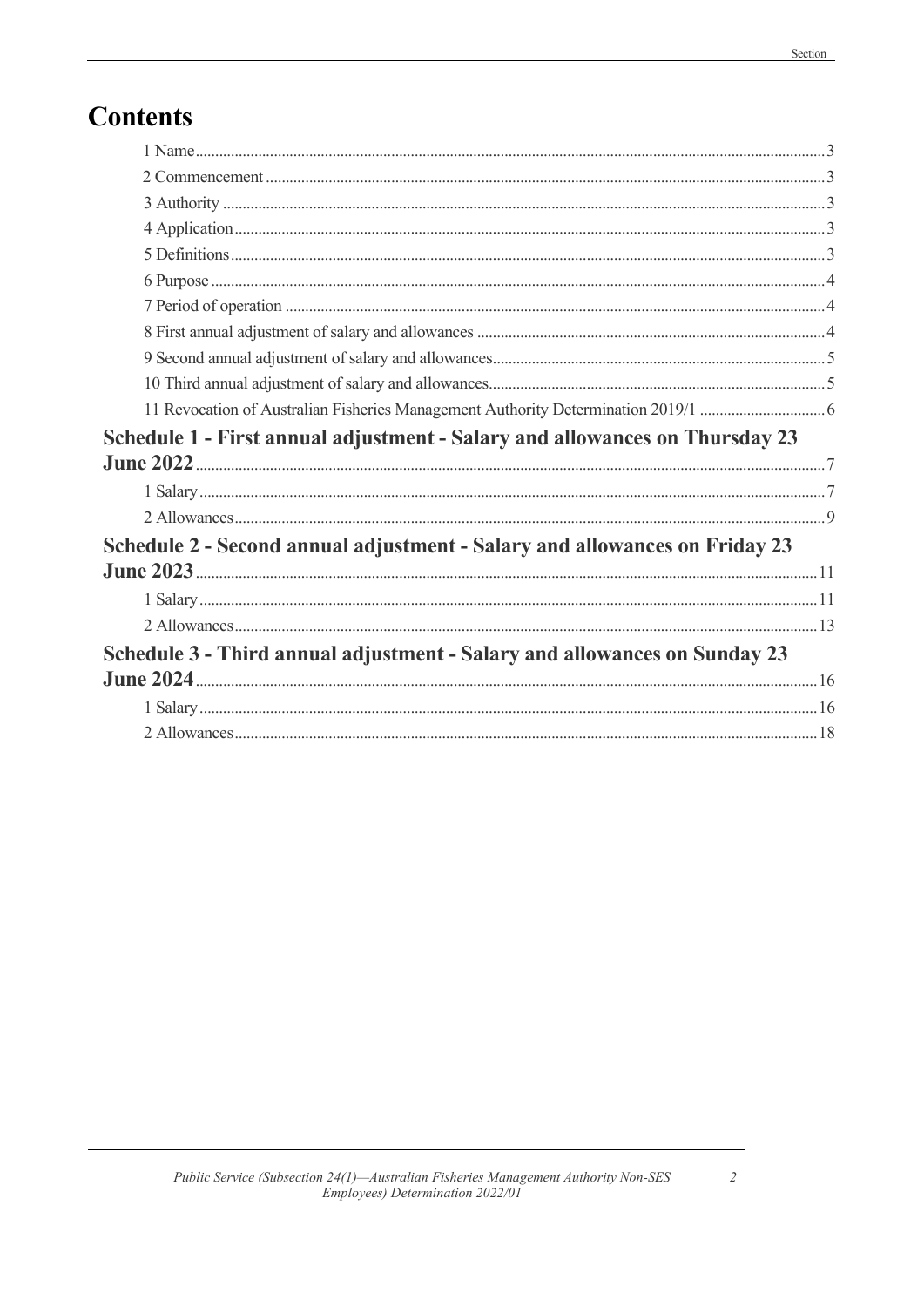#### 1 Name

This determination is the Public Service (Subsection 24(1)—Australian Fisheries Management Authority Non-SES Employees) Determination 2022/01.

#### 2 Commencement

This determination commences on the date it is signed.

#### 3 Authority

This determination is made under subsection 24(1) of the Public Service Act 1999.

#### 4 Application

This determination applies to non-SES employees employed in the Australian Fisheries Management Authority under the Public Service Act 1999 who are covered by the Australian Fisheries Management Authority Enterprise Agreement 2016.

#### 5 Definitions

In this determination:

Australian Fisheries Management Authority Enterprise Agreement means the enterprise agreement approved by the Fair Work Commission on 16 June 2016 and known as the Australian Fisheries Management Authority Enterprise Agreement 2016.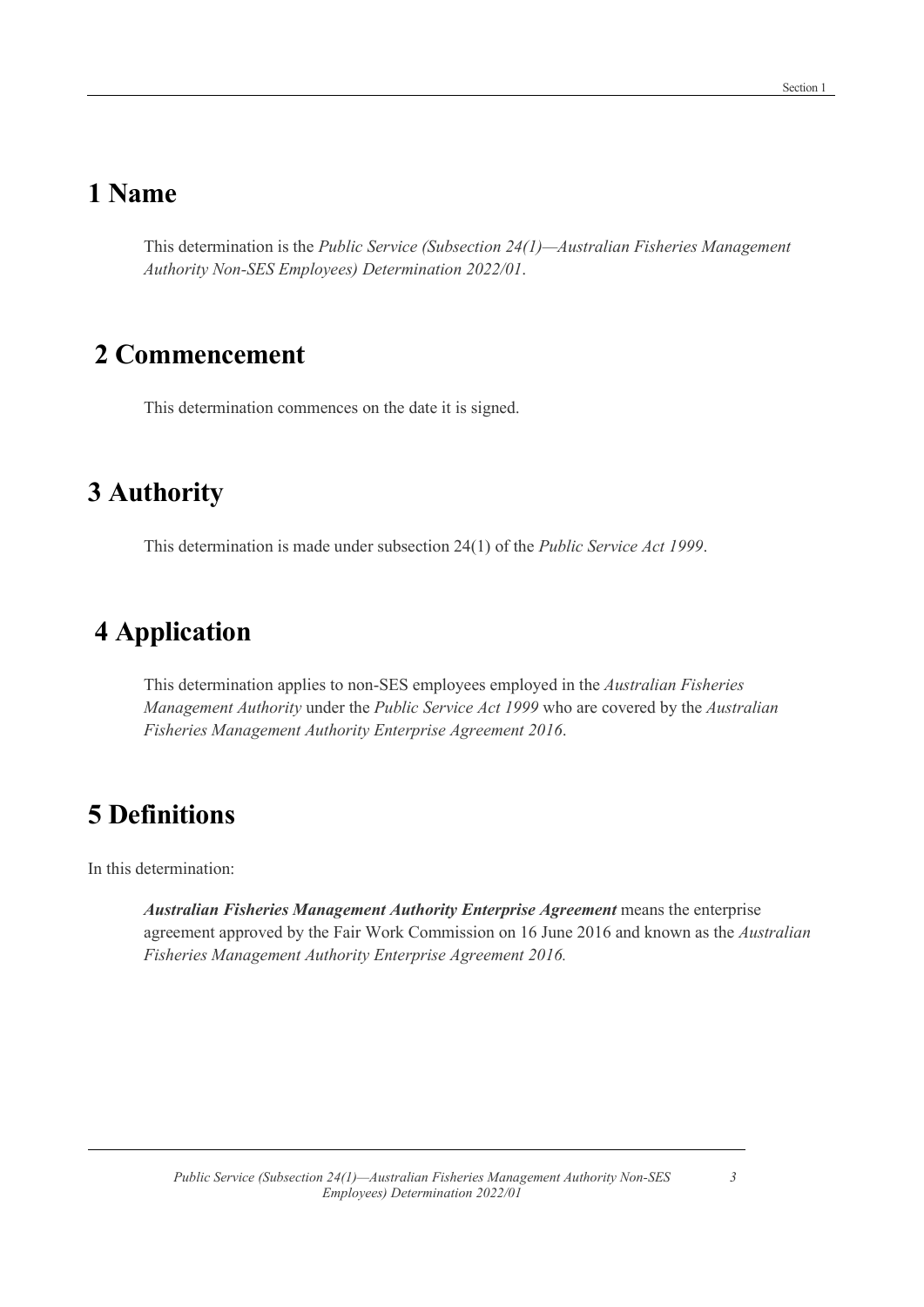#### 6 Purpose

The purpose of this determination is to adjust employees' salaries and allowances for which they are eligible under the terms of the Australian Fisheries Management Authority Enterprise Agreement.

## 7 Period of operation

This determination is in force for the period:

- (a) beginning at the start of the day this determination commences; and
- (b) ending at the earlier of the following:
	- (i) the start of the day that an enterprise agreement made in accordance with the Fair Work Act 2009 that covers the employees and replaces the Australian Fisheries Management Authority Enterprise Agreement commences operation;
	- (ii) the start of the day that another determination under subsection  $24(1)$  of the *Public* Service Act 1999 that applies to the employees and revokes this determination comes into force.

### 8 First annual adjustment of salary and allowances

- (1) Employees' salaries are adjusted by 1.9%, with effect on Thursday, 23 June 2022.
- (2) Each adjustment is to be calculated based on the salary immediately before the adjustment under subsection  $(1)$ .
- (3) At Sea Allowance, Land Based Operations Allowance, Community Language Allowance, Restriction Allowance and On-call Allowance are adjusted by the same percentage as their salaries, with effect on Thursday, 23 June 2022.
- (4) Each adjustment of an allowance is to be calculated based on the allowance immediately before the adjustment under subsection (3).
- (5) Schedule 1 has effect.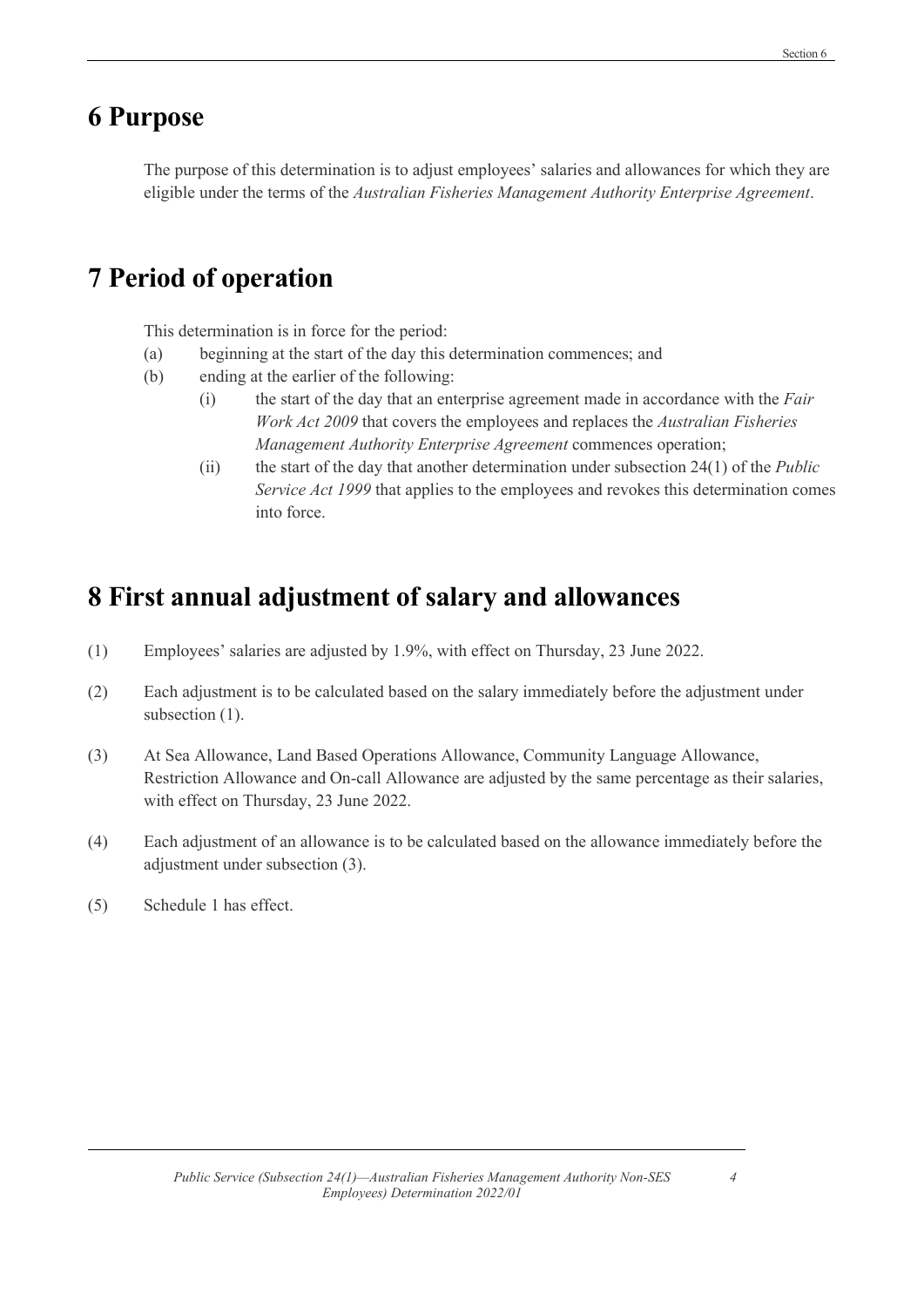### 9 Second annual adjustment of salary and allowances

- (1) Employees' salaries are adjusted by X% with effect on Friday, 23 June 2023.
- Note: The applicable percentage adjustment in salary will be inserted in Year 2 in line with the most recently published annual June Private Sector WPI% as advised by the Australian Public Service Commission.
- (2) Each adjustment is to be calculated based on the salary immediately before the adjustment under subsection  $(1)$ .
- (3) At Sea Allowance, Land Based Operations Allowance, Community Language Allowance, Restriction Allowance and On-call Allowance are to be adjusted by the same percentage as their salaries, with effect on Friday, 23 June 2023.
- (4) Each adjustment of an allowance is to be calculated based on the allowance immediately before the adjustment under subsection (3).
- (5) Schedule 2 is to be changed to reflect the adjustments.

#### 10 Third annual adjustment of salary and allowances

- (1) Employees' salaries are to be adjusted by X% with effect on Sunday, 23 June 2024.
- (2) Each adjustment is to be calculated based on the salary immediately before the adjustment under subsection  $(1)$ .
- (3) At Sea Allowance, Land Based Operations Allowance, Community Language Allowance, Restriction Allowance and On-call Allowance are to be adjusted by the same percentage as their salaries, with effect on Sunday, 23 June 2024.
- (4) Each adjustment of an allowance is to be calculated based on the allowance immediately before the adjustment under subsection (3).
- (5) Schedule 3 is to be changed to reflect the adjustments.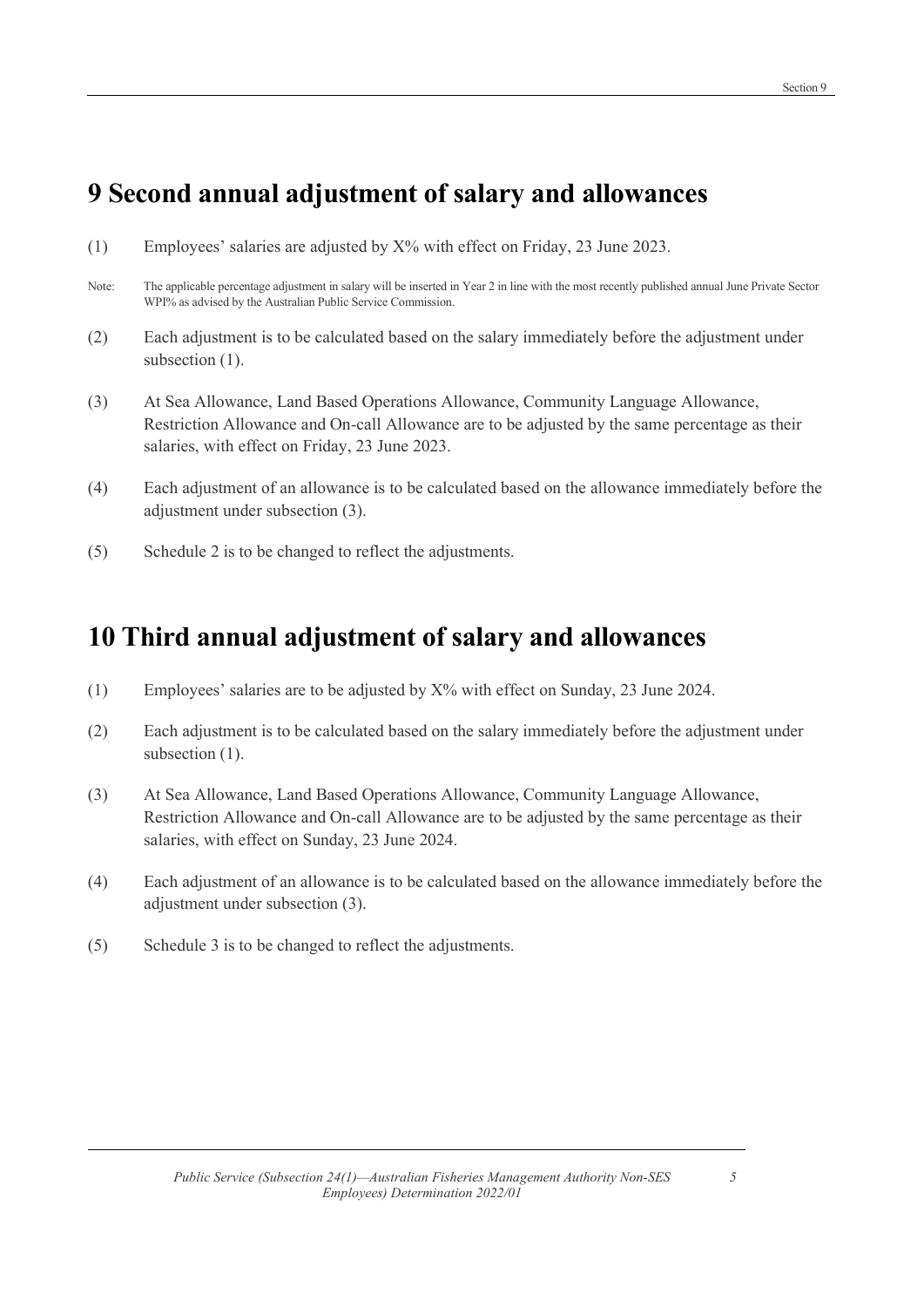### 11 Revocation of Australian Fisheries Management Authority Determination 2019/1.

The Australian Fisheries Management Authority Determination 2019/1 of 2 April 2019 made under subsection 24(1) of the Public Service Act 1999 is revoked, with effect from 23 June 2022.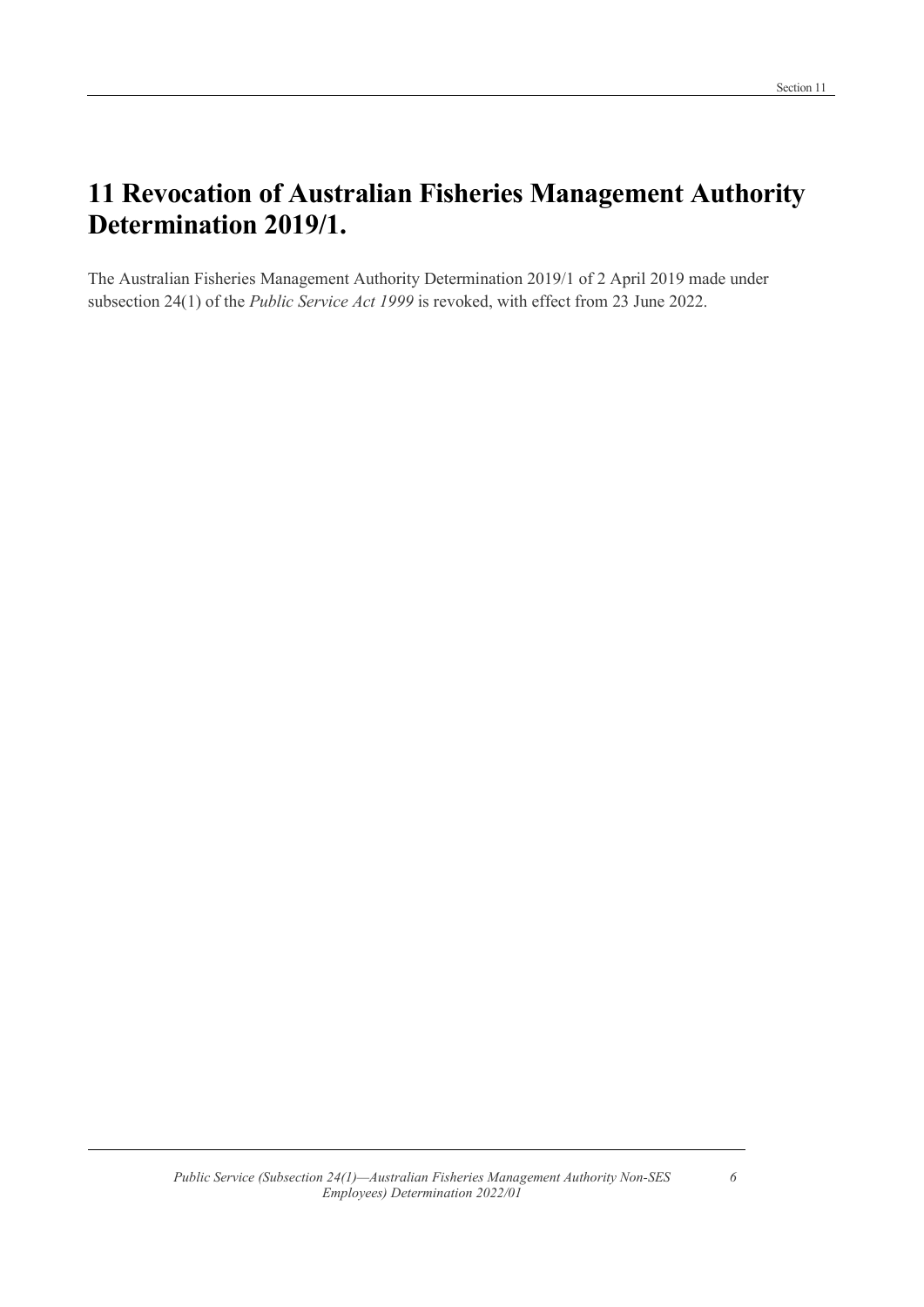# Schedule 1 - First annual adjustment - Salary and allowances on Thursday, 23 June 2022

#### 1 Salary

On Thursday, 23 June 2022, salary for an employee covered by column 1 of an item of the following table at a pay point described in column 2 of the item is payable at the rate for that pay point (the new rate) described in column 3 of the table. This is an adjustment of 1.9% under subsection 8(1) of this determination.

|                | Salary on Thursday, 23 June 2022               |                                                                                                           |                                                                                |  |
|----------------|------------------------------------------------|-----------------------------------------------------------------------------------------------------------|--------------------------------------------------------------------------------|--|
| <b>Item</b>    | Column <sub>1</sub><br><b>Salary Pay Point</b> | Column <sub>2</sub><br><b>Salary amount</b><br>applicable before<br>commencement of<br>this determination | Column 3<br><b>Salary amount</b><br>applicable on<br>Thursday, 23 June<br>2022 |  |
| -1             | APS 1.1                                        | \$46,524                                                                                                  | \$47,408                                                                       |  |
| $\overline{2}$ | APS 1.2                                        | \$50,452                                                                                                  | \$51,411                                                                       |  |
| 3              | APS 1.3                                        | \$54,369                                                                                                  | \$55,402                                                                       |  |
| $\overline{4}$ | APS 2.1                                        | \$58,289                                                                                                  | \$59,396                                                                       |  |
| 5              | APS 2.2                                        | \$60,249                                                                                                  | \$61,394                                                                       |  |
| 6              | APS 2.3                                        | \$62,214                                                                                                  | \$63,396                                                                       |  |
| 7              | APS 3.1                                        | \$63,804                                                                                                  | \$65,016                                                                       |  |
| $\,$ 8 $\,$    | APS 3.2                                        | \$66,572                                                                                                  | \$67,837                                                                       |  |
| $\overline{9}$ | APS 3.3                                        | \$69,343                                                                                                  | \$70,661                                                                       |  |
| 10             | APS 4.1                                        | \$72,110                                                                                                  | \$73,480                                                                       |  |
| 11             | APS 4.2                                        | \$74,880                                                                                                  | \$76,303                                                                       |  |
| 12             | APS 4.3                                        | \$77,097                                                                                                  | \$78,562                                                                       |  |
| 13             | APS 5.1                                        | \$79,471                                                                                                  | \$80,981                                                                       |  |
| 14             | APS 5.2                                        | \$84,171                                                                                                  | \$85,770                                                                       |  |
| 15             | APS 6.1                                        | \$88,868                                                                                                  | \$90,556                                                                       |  |
| 16             | APS 6.2                                        | \$93,573                                                                                                  | \$95,351                                                                       |  |
| 17             | APS 6.3                                        | \$98,272                                                                                                  | \$100,139                                                                      |  |
| 18             | EL 1.1                                         | \$109,320                                                                                                 | \$111,397                                                                      |  |
| 19             | EL 1.2                                         | \$114,280                                                                                                 | \$116,451                                                                      |  |
| 20             | EL 1.3                                         | \$117,507                                                                                                 | \$119,740                                                                      |  |
| 21             | EL 1.4                                         | \$121,503                                                                                                 | \$123,812                                                                      |  |
| 22             | EL 2.1                                         | \$128,255                                                                                                 | \$130,692                                                                      |  |
| 23             | EL 2.2                                         | \$135,736                                                                                                 | \$138,315                                                                      |  |
| 24             | EL 2.3                                         | \$142,741                                                                                                 | \$145,453                                                                      |  |
| 25             | EL 2.4                                         | \$149,526                                                                                                 | \$152,367                                                                      |  |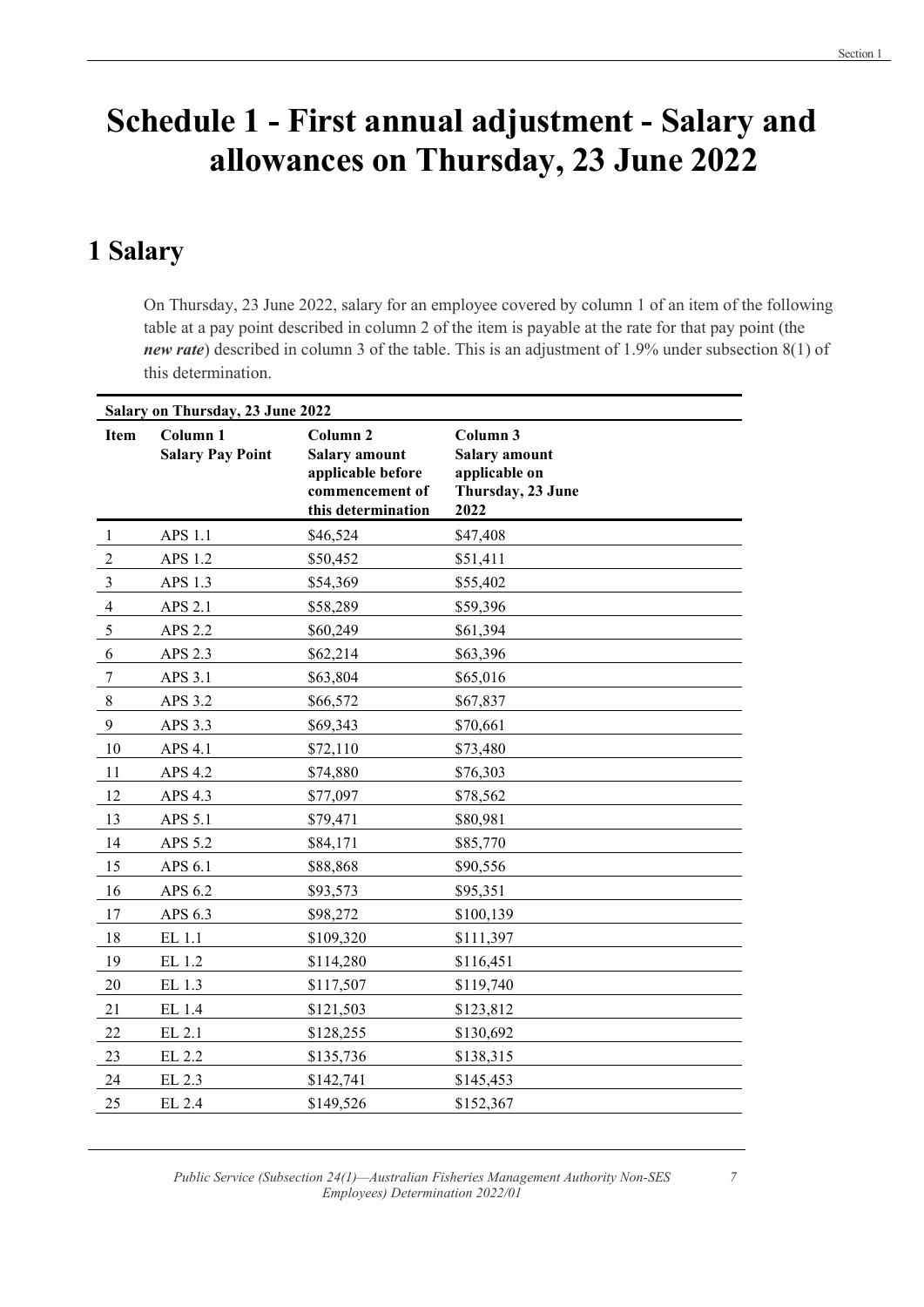| <b>Graduates Salary on Thursday, 23 June 2022</b> |                                                   |                                                                                                           |                                                                                   |  |
|---------------------------------------------------|---------------------------------------------------|-----------------------------------------------------------------------------------------------------------|-----------------------------------------------------------------------------------|--|
| <b>Item</b>                                       | Column 1<br><b>Salary</b><br><b>Pay Point</b>     | Column <sub>2</sub><br><b>Salary amount</b><br>applicable before<br>commencement of<br>this determination | Column 3<br>Salary<br>amount<br>applicable on<br>Thursday, 23<br><b>June 2022</b> |  |
| Commencement                                      | APS 3.1                                           | \$63,804                                                                                                  | \$65,016                                                                          |  |
| Six months<br>service                             | APS 3.2                                           | \$66,572                                                                                                  | \$67,837                                                                          |  |
| Completion of<br>graduate program                 | APS 4.1                                           | \$72,110                                                                                                  | \$73,480                                                                          |  |
| <b>Trainees Salary on Thursday, 23 June 2022</b>  |                                                   |                                                                                                           |                                                                                   |  |
| <b>Item</b>                                       | Column <sub>1</sub><br><b>Salary Pay</b><br>Point | Column <sub>2</sub><br><b>Salary amount</b><br>applicable before<br>commencement of<br>this determination | Column 3<br>Salary<br>amount<br>applicable<br>on<br>Thursday,<br>23 June<br>2022  |  |
| Commencement                                      | APS 2.1                                           | \$58,289                                                                                                  | \$59,396                                                                          |  |
| Six months<br>service                             | APS 2.2                                           | \$60,249                                                                                                  | \$61,394                                                                          |  |
| Completion of<br>graduate program                 | APS 3.1                                           | \$63,804                                                                                                  | \$65,016                                                                          |  |

| <b>Observers (Daily Rate) on Thursday, 23 June 2022</b> |                              |                                                                                                               |                                                                                                 |
|---------------------------------------------------------|------------------------------|---------------------------------------------------------------------------------------------------------------|-------------------------------------------------------------------------------------------------|
| <b>Item</b>                                             | Column 1<br><b>Pay Point</b> | Column <sub>2</sub><br><b>Daily Rate amount</b><br>applicable before<br>commencement of<br>this determination | Column 3<br>Daily rate<br>amount<br>applicable<br><sub>on</sub><br>Thursday,<br>23 June<br>2022 |
| 1                                                       | APS 1.1                      | \$214.04                                                                                                      | \$218.11                                                                                        |
| $\overline{2}$                                          | APS 1.2                      | \$232.12                                                                                                      | \$236.53                                                                                        |
| 3                                                       | APS 1.3                      | \$250.13                                                                                                      | \$254.88                                                                                        |
| $\overline{4}$                                          | APS 2.1                      | \$268.18                                                                                                      | \$273.28                                                                                        |
| 5                                                       | APS 2.2                      | \$277.19                                                                                                      | \$282.46                                                                                        |
| 6                                                       | APS 2.3                      | \$286.23                                                                                                      | \$291.67                                                                                        |
| 7                                                       | APS 3.1                      | \$293.53                                                                                                      | \$299.11                                                                                        |
| 8                                                       | APS 3.2                      | \$306.29                                                                                                      | \$312.11                                                                                        |
| 9                                                       | APS 3.3                      | \$319.02                                                                                                      | \$325.08                                                                                        |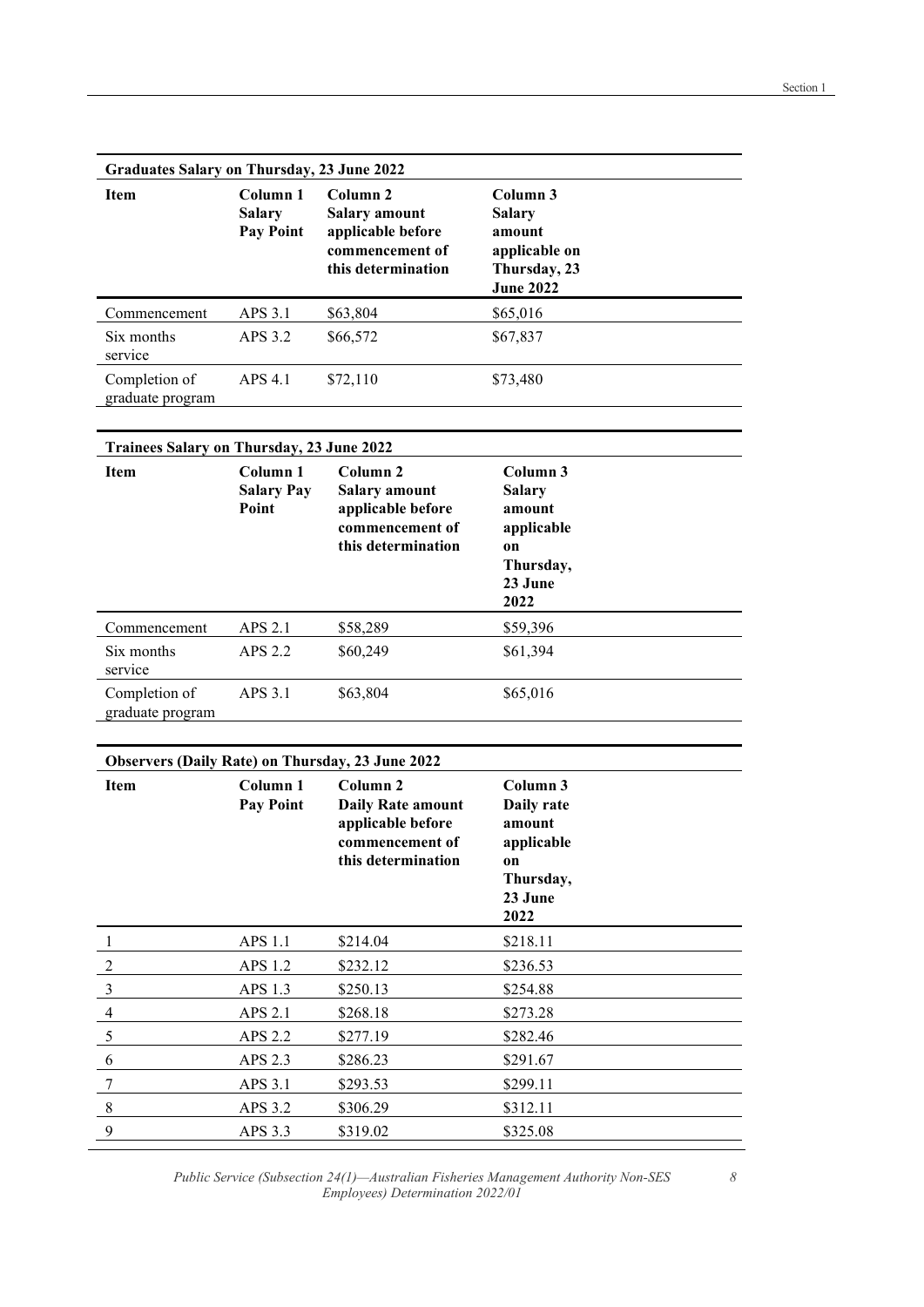| <b>Observers (Daily Rate) on Thursday, 23 June 2022</b> |                              |                                                                                                    |                                                                                      |  |
|---------------------------------------------------------|------------------------------|----------------------------------------------------------------------------------------------------|--------------------------------------------------------------------------------------|--|
| <b>Item</b>                                             | Column 1<br><b>Pay Point</b> | Column 2<br><b>Daily Rate amount</b><br>applicable before<br>commencement of<br>this determination | Column 3<br>Daily rate<br>amount<br>applicable<br>on<br>Thursday,<br>23 June<br>2022 |  |
| 10                                                      | APS 4.1                      | \$331.75                                                                                           | \$338.05                                                                             |  |
| 11                                                      | APS 4.2                      | \$344.49                                                                                           | \$351.04                                                                             |  |
| 12                                                      | APS 4.3                      | \$354.70                                                                                           | \$361.44                                                                             |  |

#### 2. Allowances

On Thursday, 23 June 2022, an allowance described in column 1 of an item of the following table is payable at the rate (the *new rate*) described in column 2 of the table. This is an adjustment of 1.9% under subsection 8(3) of this determination.

|                | <b>Allowances on Thursday 23 June 2022</b>                 |                                                                                             |                                                                             |  |
|----------------|------------------------------------------------------------|---------------------------------------------------------------------------------------------|-----------------------------------------------------------------------------|--|
| <b>Item</b>    | Column 1<br><b>Allowances</b>                              | Column 2<br>Rate of allowance<br>applicable before<br>commencement of<br>this determination | Column 3<br>Rate of allowance<br>applicable on<br>Thursday, 23 June<br>2022 |  |
| 1              | At Sea Allowance -<br><b>Observers</b>                     | \$257.42                                                                                    | \$262.31                                                                    |  |
| $\mathfrak{D}$ | At Sea Allowance –<br><b>Fisheries Officers</b>            | \$241.39                                                                                    | \$245.98                                                                    |  |
| 3              | At Sea Allowance $-$<br>Office Based Staff                 | \$141.08                                                                                    | \$143.76                                                                    |  |
| $\overline{4}$ | <b>Land Based</b><br>Allowance                             | \$180.41                                                                                    | \$183.84                                                                    |  |
| 5              | On Call Allowance                                          | \$2.53                                                                                      | \$2.58                                                                      |  |
| 6              | Restriction<br>Allowance $-$ Shift<br>Workers (daily rate) | \$33.34                                                                                     | \$33.97                                                                     |  |
| 7              | Restriction<br>Allowance (daily<br>rate)                   |                                                                                             |                                                                             |  |
|                | Monday to<br>-<br>Friday,<br>excluding                     | \$55.60                                                                                     | \$56.66                                                                     |  |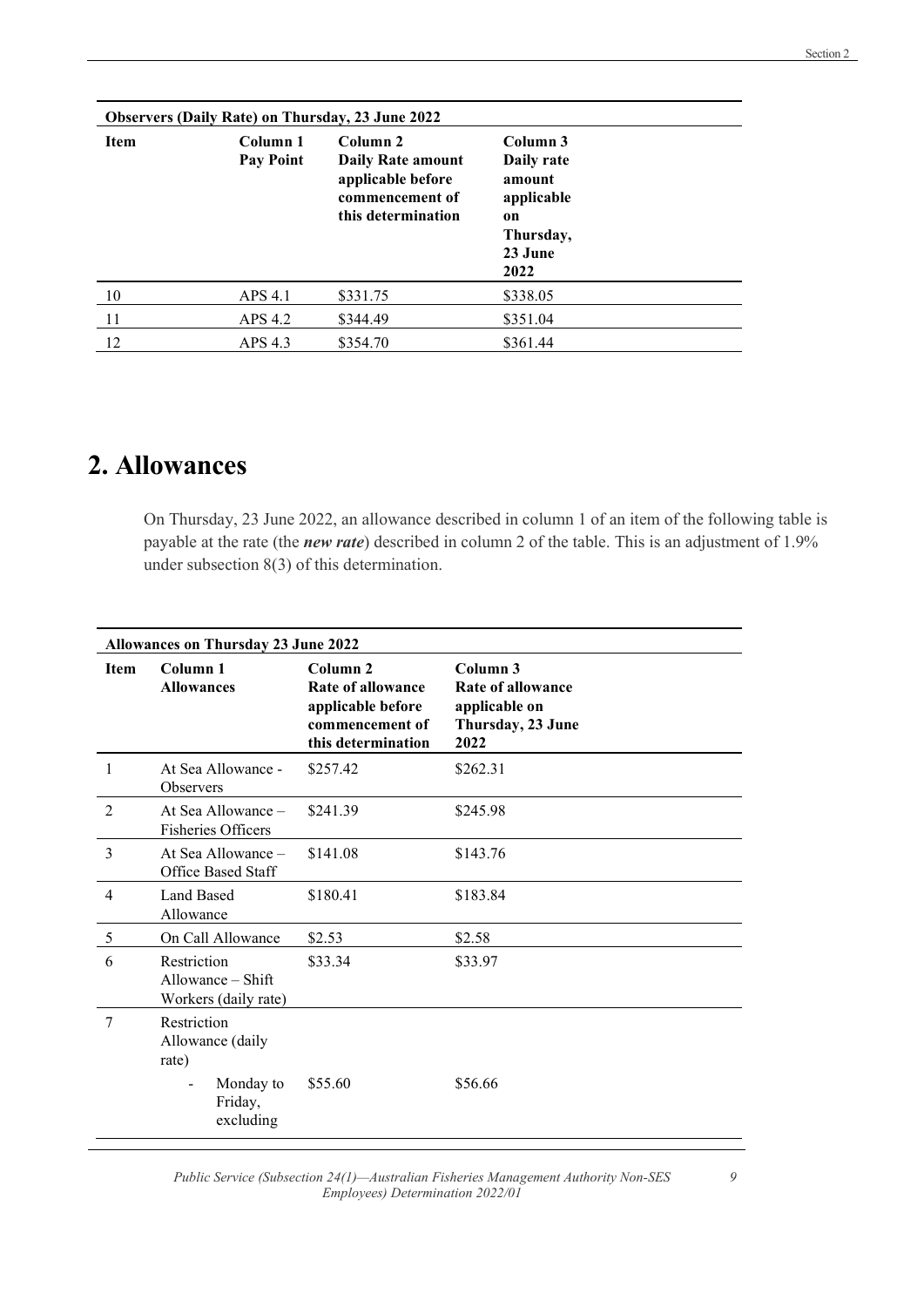| <b>Allowances on Thursday 23 June 2022</b><br>Column <sub>1</sub><br>Column <sub>2</sub><br>Column 3<br><b>Item</b> |                                                                                                                                                                                                                                                                                 |                                                                                 |                                                                        |
|---------------------------------------------------------------------------------------------------------------------|---------------------------------------------------------------------------------------------------------------------------------------------------------------------------------------------------------------------------------------------------------------------------------|---------------------------------------------------------------------------------|------------------------------------------------------------------------|
|                                                                                                                     | <b>Allowances</b>                                                                                                                                                                                                                                                               | Rate of allowance<br>applicable before<br>commencement of<br>this determination | <b>Rate of allowance</b><br>applicable on<br>Thursday, 23 June<br>2022 |
|                                                                                                                     | public<br>holidays<br>Saturday<br>and<br>Sunday,<br>excluding<br>public                                                                                                                                                                                                         | \$112.91                                                                        | \$115.06                                                               |
|                                                                                                                     | holidays<br>Public<br>holidays                                                                                                                                                                                                                                                  | \$168.51                                                                        | \$171.71                                                               |
| 8                                                                                                                   | Community<br>Language<br>Allowance                                                                                                                                                                                                                                              |                                                                                 |                                                                        |
|                                                                                                                     | Level $1 -$<br>(i) Passes the<br>National<br>Accreditation<br>Authority for<br>Translators and<br>Interpreters<br>(NAATI) Language<br>Aide Test; or<br>(ii) Recognised level<br>of competency to<br>deliver client<br>services in<br>languages for which<br>NAATI does not test | \$1,107                                                                         | \$1,128                                                                |
|                                                                                                                     | Level 2-<br>(i) Paraprofessional<br>interpreter and<br>higher; or<br>(ii) Recognised<br>tertiary qualification<br>in interpreting; or<br>(iii) Recognised<br>level of competency<br>to deliver client<br>services in ATSI<br>languages                                          | \$2,573                                                                         | \$2,622                                                                |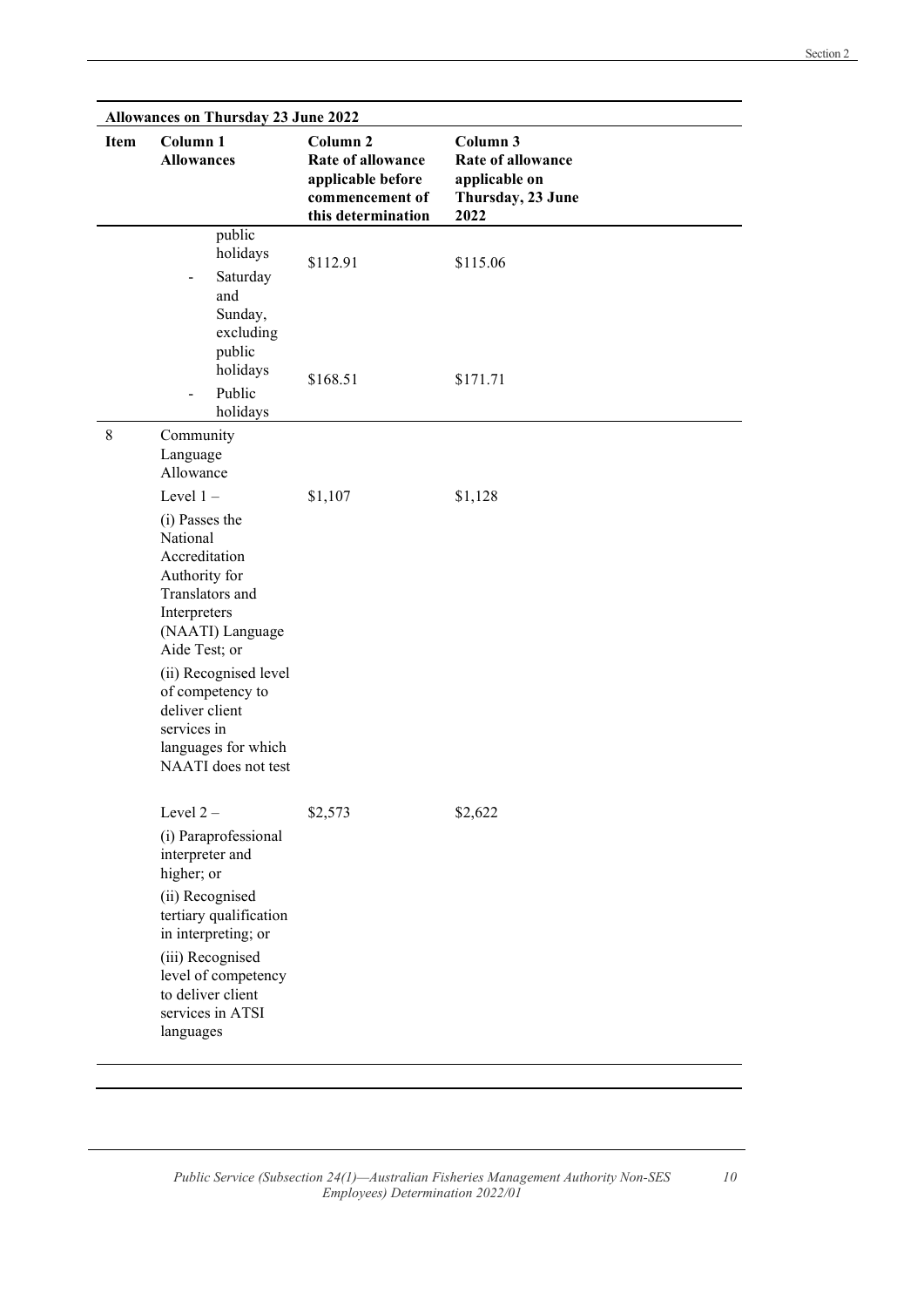## Schedule 2 - Second annual adjustment - Salary and allowances on Friday, 23 June 2023

Note: See section 9

#### 1 Salary

On Friday, 23 June 2023, salary for an employee covered by column 1 of an item of the following table at a pay point described in column 2 of the item is to be payable at the rate for that pay point (the new rate) described in column 3 of the table. This is an adjustment of  $X\%$  under subsection  $9(1)$ of this determination.

|                | Salary on Friday, 23 June 2023                 |                                                                                                      |                                                                              |  |  |
|----------------|------------------------------------------------|------------------------------------------------------------------------------------------------------|------------------------------------------------------------------------------|--|--|
| Item           | Column <sub>1</sub><br><b>Salary Pay Point</b> | Column <sub>2</sub><br><b>Salary amount</b><br>applicable before<br>commencement of<br>this schedule | Column 3<br><b>Salary amount</b><br>applicable on<br>Friday, 23 June<br>2023 |  |  |
| -1             | APS 1.1                                        | \$47,408                                                                                             |                                                                              |  |  |
| $\overline{2}$ | APS 1.2                                        | \$51,411                                                                                             |                                                                              |  |  |
| $\mathfrak{Z}$ | APS 1.3                                        | \$55,402                                                                                             |                                                                              |  |  |
| $\overline{4}$ | APS 2.1                                        | \$59,396                                                                                             |                                                                              |  |  |
| 5              | APS 2.2                                        | \$61,394                                                                                             |                                                                              |  |  |
| 6              | APS 2.3                                        | \$63,396                                                                                             |                                                                              |  |  |
| 7              | APS 3.1                                        | \$65,016                                                                                             |                                                                              |  |  |
| $\,8\,$        | APS 3.2                                        | \$67,837                                                                                             |                                                                              |  |  |
| 9              | APS 3.3                                        | \$70,661                                                                                             |                                                                              |  |  |
| 10             | APS 4.1                                        | \$73,480                                                                                             |                                                                              |  |  |
| 11             | APS 4.2                                        | \$76,303                                                                                             |                                                                              |  |  |
| 12             | APS 4.3                                        | \$78,562                                                                                             |                                                                              |  |  |
| 13             | APS 5.1                                        | \$80,981                                                                                             |                                                                              |  |  |
| 14             | APS 5.2                                        | \$85,770                                                                                             |                                                                              |  |  |
| 15             | APS 6.1                                        | \$90,556                                                                                             |                                                                              |  |  |
| 16             | APS 6.2                                        | \$95,351                                                                                             |                                                                              |  |  |
| 17             | APS 6.3                                        | \$100,139                                                                                            |                                                                              |  |  |
| 18             | EL 1.1                                         | \$111,397                                                                                            |                                                                              |  |  |
| 19             | EL 1.2                                         | \$116,451                                                                                            |                                                                              |  |  |
| 20             | EL 1.3                                         | \$119,740                                                                                            |                                                                              |  |  |
| 21             | EL 1.4                                         | \$123,812                                                                                            |                                                                              |  |  |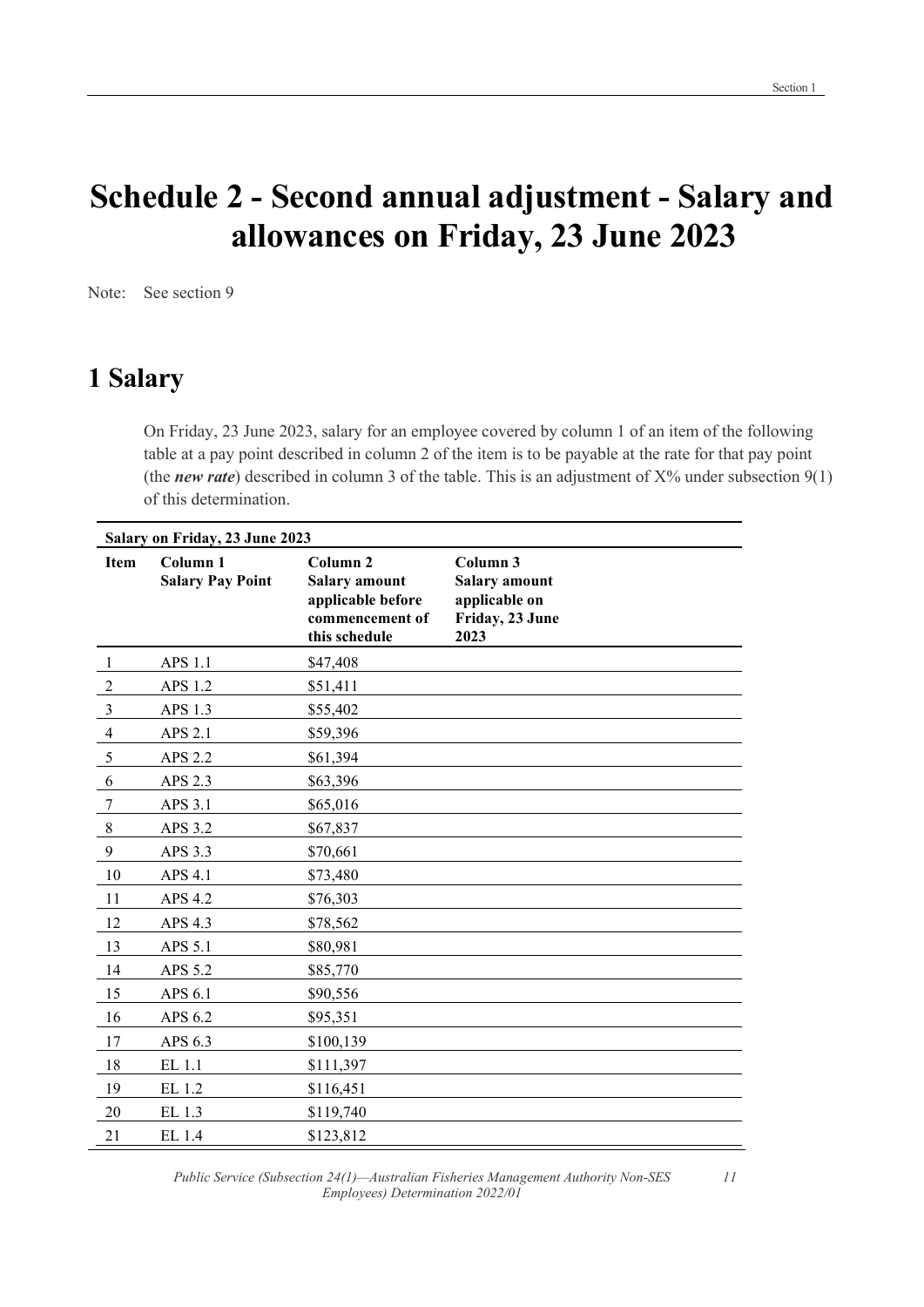| Salary on Friday, 23 June 2023 |                                     |                                                                                                      |                                                                              |  |
|--------------------------------|-------------------------------------|------------------------------------------------------------------------------------------------------|------------------------------------------------------------------------------|--|
| <b>Item</b>                    | Column 1<br><b>Salary Pay Point</b> | Column <sub>2</sub><br><b>Salary amount</b><br>applicable before<br>commencement of<br>this schedule | Column 3<br><b>Salary amount</b><br>applicable on<br>Friday, 23 June<br>2023 |  |
| 22                             | EL 2.1                              | \$130,692                                                                                            |                                                                              |  |
| 23                             | EL 2.2                              | \$138,315                                                                                            |                                                                              |  |
| 24                             | EL 2.3                              | \$145,453                                                                                            |                                                                              |  |
| 25                             | EL 2.4                              | \$152,367                                                                                            |                                                                              |  |

| Graduates Salary on Friday, 23 June 2023 |                                               |                                                                                               |                                                                                 |
|------------------------------------------|-----------------------------------------------|-----------------------------------------------------------------------------------------------|---------------------------------------------------------------------------------|
| Item                                     | Column 1<br><b>Salary</b><br><b>Pay Point</b> | Column <sub>2</sub><br>Salary amount<br>applicable before<br>commencement of<br>this schedule | Column 3<br>Salary<br>amount<br>applicable on<br>Friday, 23<br><b>June 2023</b> |
| Commencement                             | APS 3.1                                       | \$65,016                                                                                      |                                                                                 |
| Six months<br>service                    | APS 3.2                                       | \$67,837                                                                                      |                                                                                 |
| Completion of<br>graduate program        | APS 4.1                                       | \$73,480                                                                                      |                                                                                 |

| <b>Trainees Salary on Friday, 23 June 2023</b> |                                        |                                                                                               |                                                                                    |  |
|------------------------------------------------|----------------------------------------|-----------------------------------------------------------------------------------------------|------------------------------------------------------------------------------------|--|
| <b>Item</b>                                    | Column 1<br><b>Salary Pay</b><br>Point | Column <sub>2</sub><br>Salary amount<br>applicable before<br>commencement of<br>this schedule | Column 3<br><b>Salary</b><br>amount<br>applicable<br>on Friday,<br>23 June<br>2023 |  |
| Commencement                                   | APS 2.1                                | \$59,396                                                                                      |                                                                                    |  |
| Six months<br>service                          | APS 2.2                                | \$61,394                                                                                      |                                                                                    |  |
| Completion of<br>graduate program              | APS 3.1                                | \$65,016                                                                                      |                                                                                    |  |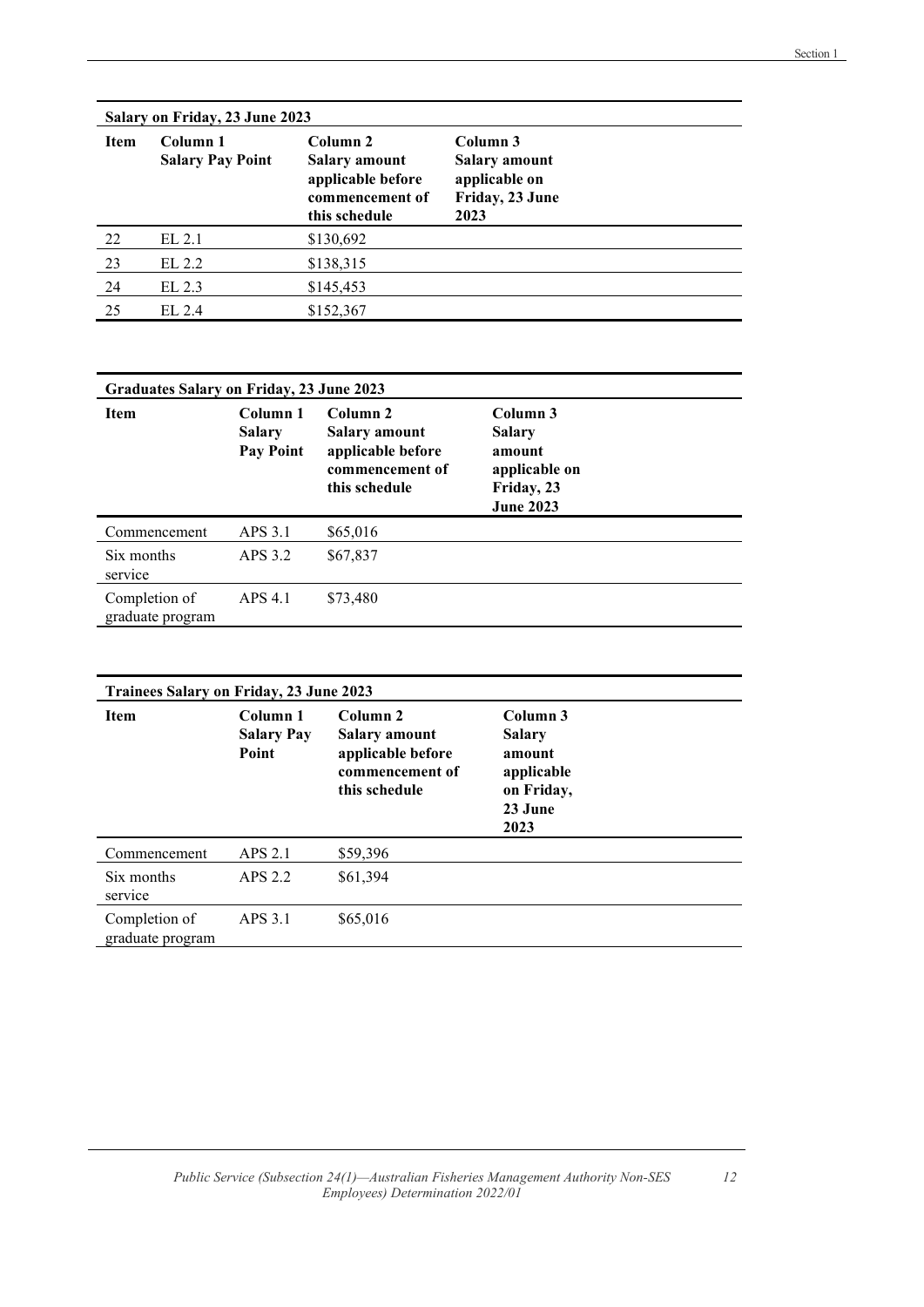| <b>Observers (Daily Rate) on Friday, 23 June 2023</b> |                  |                                               |                      |  |  |
|-------------------------------------------------------|------------------|-----------------------------------------------|----------------------|--|--|
| Item                                                  | Column 1         | Column <sub>2</sub>                           | Column 3             |  |  |
|                                                       | <b>Pay Point</b> | <b>Daily Rate amount</b><br>applicable before | Daily rate<br>amount |  |  |
|                                                       |                  | commencement of                               | applicable           |  |  |
|                                                       |                  | this schedule                                 | on Friday,           |  |  |
|                                                       |                  |                                               | 23 June              |  |  |
|                                                       |                  |                                               | 2023                 |  |  |
| 1                                                     | APS1.1           | \$218.11                                      |                      |  |  |
| $\overline{2}$                                        | APS 1.2          | \$236.53                                      |                      |  |  |
| 3                                                     | APS 1.3          | \$254.88                                      |                      |  |  |
| $\overline{4}$                                        | APS 2.1          | \$273.28                                      |                      |  |  |
| 5                                                     | APS 2.2          | \$282.46                                      |                      |  |  |
| 6                                                     | APS 2.3          | \$291.67                                      |                      |  |  |
| 7                                                     | APS 3.1          | \$299.11                                      |                      |  |  |
| $\,8\,$                                               | APS 3.2          | \$312.11                                      |                      |  |  |
| 9                                                     | APS 3.3          | \$325.08                                      |                      |  |  |
| 10                                                    | APS 4.1          | \$338.05                                      |                      |  |  |
| 11                                                    | APS 4.2          | \$351.04                                      |                      |  |  |
| 12                                                    | APS 4.3          | \$361.44                                      |                      |  |  |

### 2 Allowances

On Friday 23 June 2023, an allowance described in column 1 of an item of the following table is to be payable at the rate (the *new rate*) described in column 2 of the table. This is an adjustment of  $X$ % under subsection 9(3) of this determination.

|                               | <b>Allowances on Friday, 23 June 2023</b>         |                                                                                                   |                                                                           |  |
|-------------------------------|---------------------------------------------------|---------------------------------------------------------------------------------------------------|---------------------------------------------------------------------------|--|
| <b>Item</b>                   | Column 1<br><b>Allowance</b>                      | Column <sub>2</sub><br>Rate of allowance<br>applicable before<br>commencement of<br>this schedule | Column 3<br>Rate of allowance<br>applicable on<br>Friday, 23 June<br>2023 |  |
|                               | At Sea Allowance -<br><b>Observers</b>            | \$262.31                                                                                          |                                                                           |  |
| $\mathfrak{D}_{\mathfrak{p}}$ | At Sea Allowance $-$<br><b>Fisheries Officers</b> | \$245.98                                                                                          |                                                                           |  |
| 3                             | At Sea Allowance –<br>Office Based Staff          | \$143.76                                                                                          |                                                                           |  |
| 4                             | Land Based<br>Allowance                           | \$183.84                                                                                          |                                                                           |  |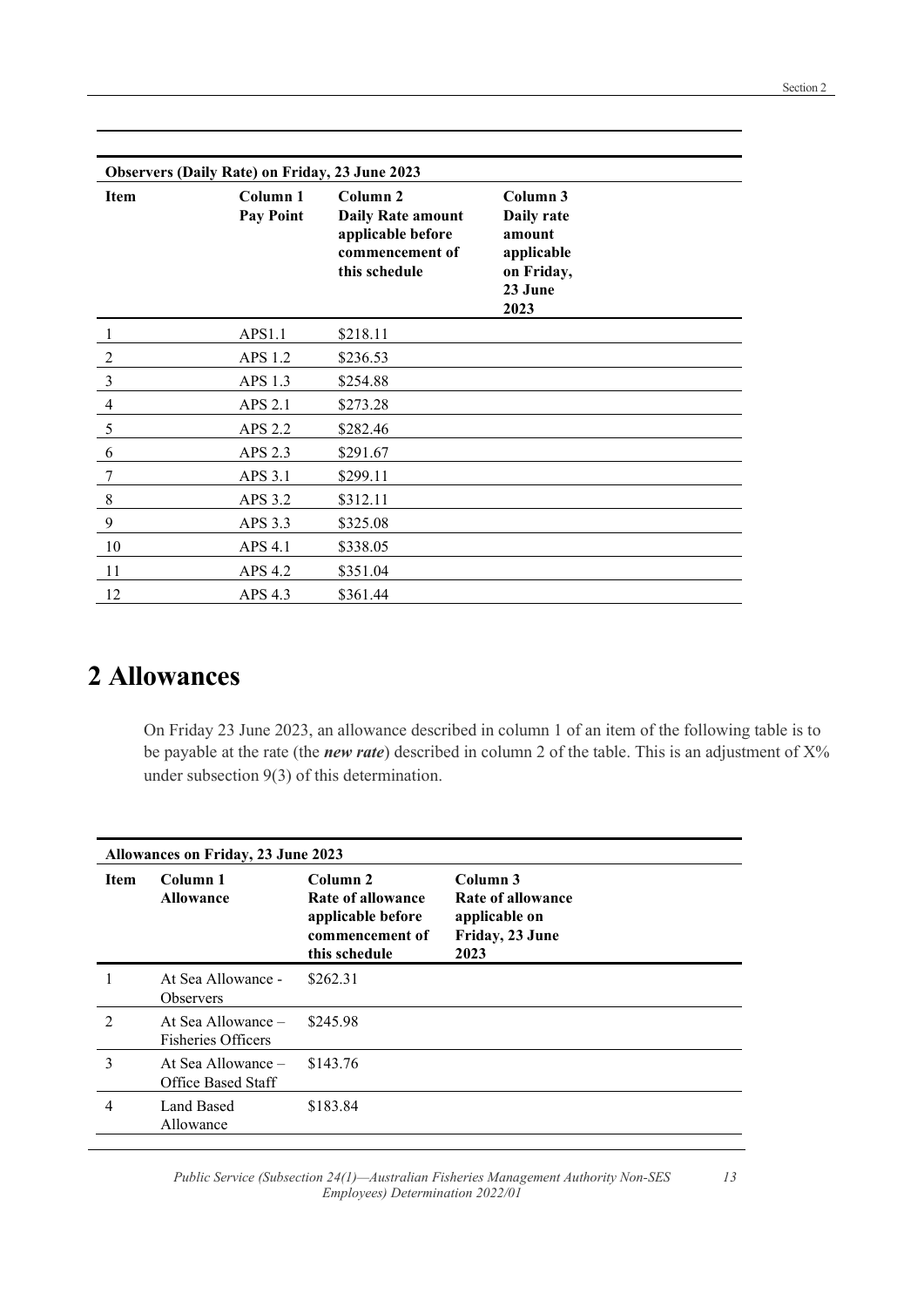|             | <b>Allowances on Friday, 23 June 2023</b>                                                                                                                                                                                                                        |                                                                                                          |                                                                                  |  |
|-------------|------------------------------------------------------------------------------------------------------------------------------------------------------------------------------------------------------------------------------------------------------------------|----------------------------------------------------------------------------------------------------------|----------------------------------------------------------------------------------|--|
| Item        | Column 1<br><b>Allowance</b>                                                                                                                                                                                                                                     | Column <sub>2</sub><br><b>Rate of allowance</b><br>applicable before<br>commencement of<br>this schedule | Column 3<br><b>Rate of allowance</b><br>applicable on<br>Friday, 23 June<br>2023 |  |
| 5           | On Call Allowance                                                                                                                                                                                                                                                | \$2.58                                                                                                   |                                                                                  |  |
| 6           | Restriction<br>Allowance - Shift<br>Workers (daily rate)                                                                                                                                                                                                         | \$33.97                                                                                                  |                                                                                  |  |
| $\tau$      | Restriction<br>Allowance (daily<br>rate)                                                                                                                                                                                                                         |                                                                                                          |                                                                                  |  |
|             | Monday to<br>$\overline{\phantom{0}}$<br>Friday,<br>excluding<br>public<br>holidays                                                                                                                                                                              | \$56.66                                                                                                  |                                                                                  |  |
|             | Saturday<br>-<br>and<br>Sunday,<br>excluding<br>public<br>holidays                                                                                                                                                                                               | \$115.06                                                                                                 |                                                                                  |  |
|             | Public<br>$\overline{\phantom{a}}$<br>holidays                                                                                                                                                                                                                   | \$171.71                                                                                                 |                                                                                  |  |
| $\,$ 8 $\,$ | Community<br>Language<br>Allowance                                                                                                                                                                                                                               |                                                                                                          |                                                                                  |  |
|             | Level $1 -$                                                                                                                                                                                                                                                      | \$1,128                                                                                                  |                                                                                  |  |
|             | (i) Passes the<br>National<br>Accreditation<br>Authority for<br>Translators and<br>Interpreters<br>(NAATI) Language<br>Aide Test; or<br>(ii) Recognised level<br>of competency to<br>deliver client<br>services in<br>languages for which<br>NAATI does not test |                                                                                                          |                                                                                  |  |
|             | Level 2-<br>(i) Paraprofessional<br>interpreter and<br>higher; or<br>(ii) Recognised<br>tertiary qualification<br>in interpreting; or                                                                                                                            | \$2,622                                                                                                  |                                                                                  |  |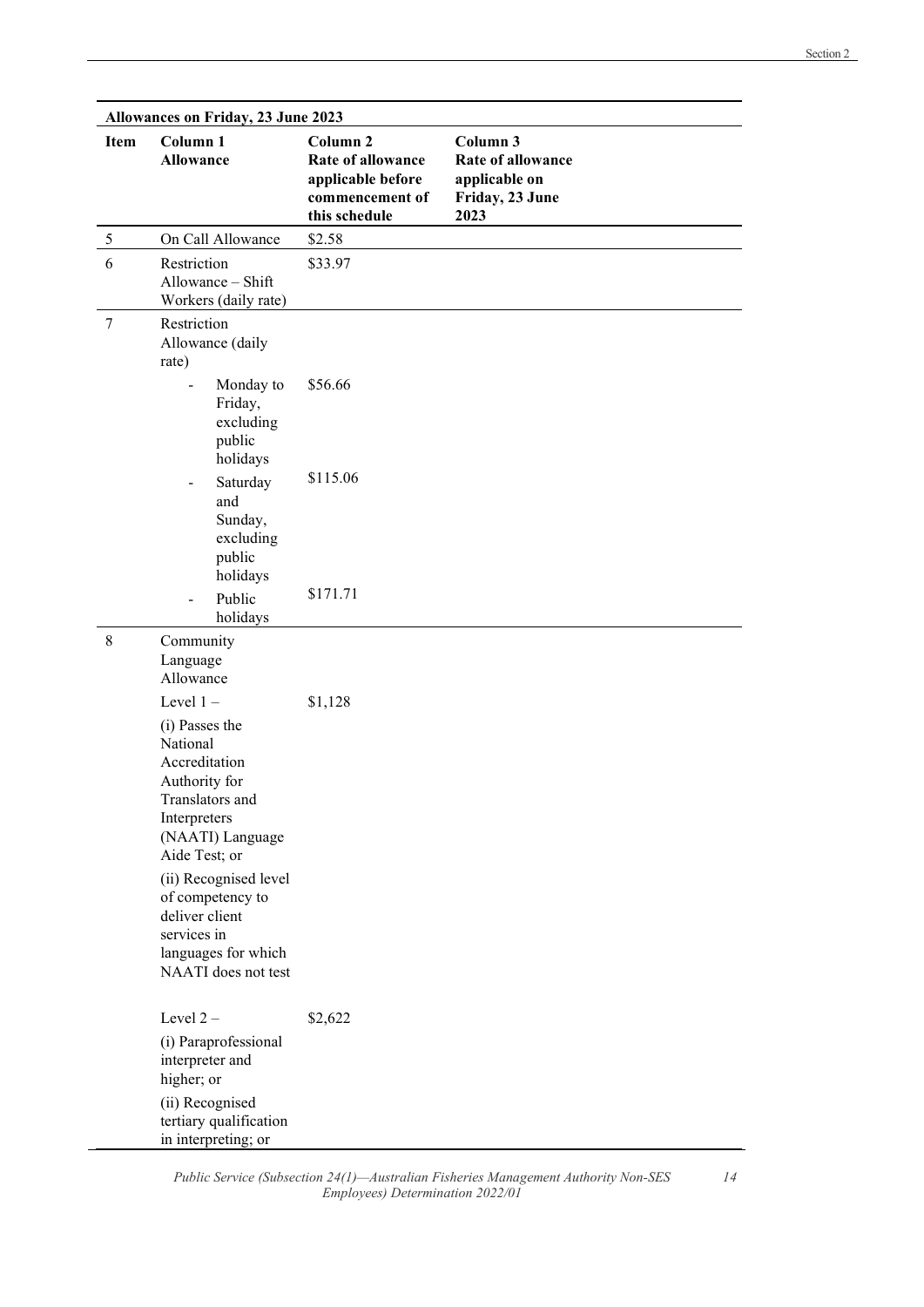|             | Allowances on Friday, 23 June 2023                                                            |                                                                                                   |                                                                           |  |  |
|-------------|-----------------------------------------------------------------------------------------------|---------------------------------------------------------------------------------------------------|---------------------------------------------------------------------------|--|--|
| <b>Item</b> | Column 1<br><b>Allowance</b>                                                                  | Column <sub>2</sub><br>Rate of allowance<br>applicable before<br>commencement of<br>this schedule | Column 3<br>Rate of allowance<br>applicable on<br>Friday, 23 June<br>2023 |  |  |
|             | (iii) Recognised<br>level of competency<br>to deliver client<br>services in ATSI<br>languages |                                                                                                   |                                                                           |  |  |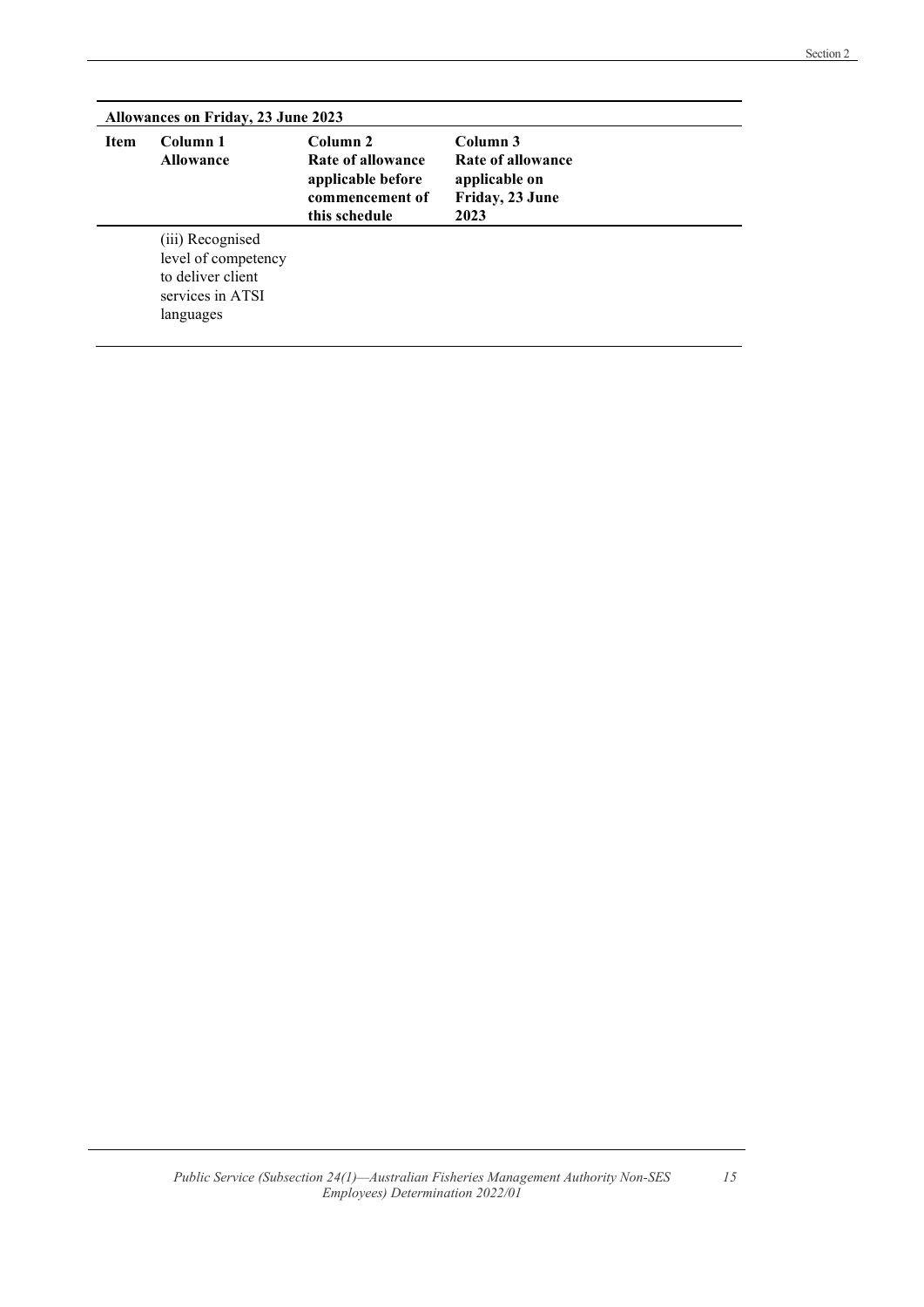16

## Schedule 3 - Third annual adjustment - Salary and allowances on Sunday, 23 June 2024

Note: See section 10

### 1 Salary

On Sunday, 23 June 2024, salary for an employee covered by column 1 of an item of the following table at a pay point described in column 2 of the item is to be payable at the rate for that pay point (the new rate) described in column 3 of the table. This is an adjustment of  $X\%$  under subsection 10(1) of this determination.

|                 | Salary on Sunday, 23 June 2024         |                                                                                         |                                                                 |  |  |
|-----------------|----------------------------------------|-----------------------------------------------------------------------------------------|-----------------------------------------------------------------|--|--|
| Item            | Column 1<br><b>Salary Pay</b><br>Point | Column <sub>2</sub><br>Salary amount applicable before<br>commencement of this schedule | Column 3<br>Salary amount applicable on Sunday,<br>23 June 2024 |  |  |
| $\mathbf{1}$    | APS 1.1                                |                                                                                         |                                                                 |  |  |
| $\overline{2}$  | APS 1.2                                |                                                                                         |                                                                 |  |  |
| $\mathfrak{Z}$  | APS 1.3                                |                                                                                         |                                                                 |  |  |
| $\overline{4}$  | APS 2.1                                |                                                                                         |                                                                 |  |  |
| $\overline{5}$  | APS 2.2                                |                                                                                         |                                                                 |  |  |
| 6               | APS 2.3                                |                                                                                         |                                                                 |  |  |
| $7\phantom{.0}$ | APS 3.1                                |                                                                                         |                                                                 |  |  |
| $\,8\,$         | APS 3.2                                |                                                                                         |                                                                 |  |  |
| $\overline{9}$  | APS 3.3                                |                                                                                         |                                                                 |  |  |
| 10              | APS 4.1                                |                                                                                         |                                                                 |  |  |
| 11              | APS 4.2                                |                                                                                         |                                                                 |  |  |
| 12              | APS 4.3                                |                                                                                         |                                                                 |  |  |
| 13              | APS 5.1                                |                                                                                         |                                                                 |  |  |
| 14              | APS 5.2                                |                                                                                         |                                                                 |  |  |
| 15              | APS 6.1                                |                                                                                         |                                                                 |  |  |
| 16              | APS 6.2                                |                                                                                         |                                                                 |  |  |
| 17              | APS 6.3                                |                                                                                         |                                                                 |  |  |
| 18              | EL 1.1                                 |                                                                                         |                                                                 |  |  |
| 19              | EL 1.2                                 |                                                                                         |                                                                 |  |  |
| 20              | EL 1.3                                 |                                                                                         |                                                                 |  |  |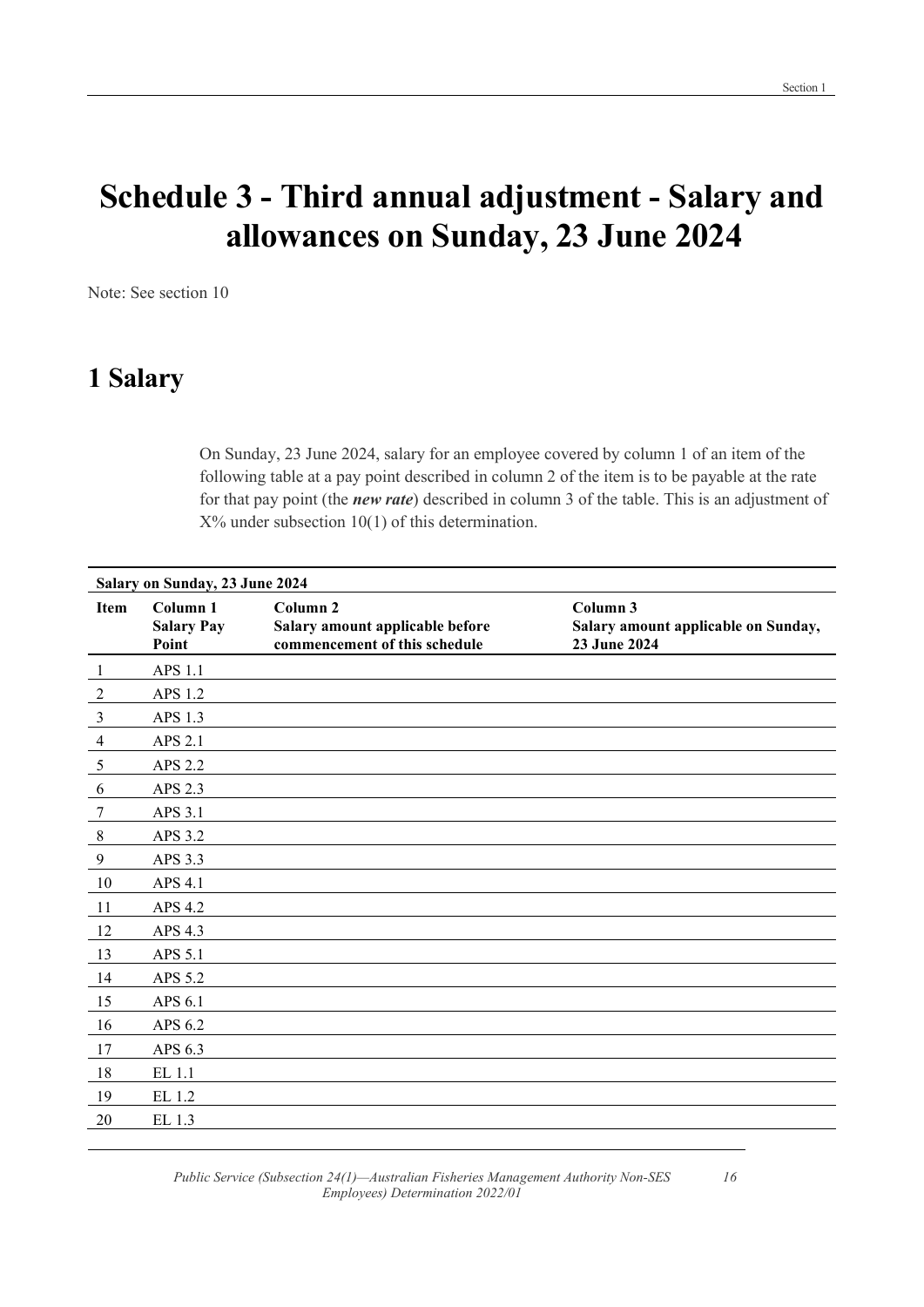|      | Salary on Sunday, 23 June 2024         |                                                                              |                                                                 |  |  |
|------|----------------------------------------|------------------------------------------------------------------------------|-----------------------------------------------------------------|--|--|
| Item | Column 1<br><b>Salary Pay</b><br>Point | Column 2<br>Salary amount applicable before<br>commencement of this schedule | Column 3<br>Salary amount applicable on Sunday,<br>23 June 2024 |  |  |
| 21   | EL 1.4                                 |                                                                              |                                                                 |  |  |
| 22   | EL 2.1                                 |                                                                              |                                                                 |  |  |
| 23   | EL 2.2                                 |                                                                              |                                                                 |  |  |
| 24   | EL 2.3                                 |                                                                              |                                                                 |  |  |
| 25   | EL 2.4                                 |                                                                              |                                                                 |  |  |

|                                         | <b>Graduates Salary on Sunday, 23 June 2024</b>   |                                                                                                      |                                                                                        |  |  |
|-----------------------------------------|---------------------------------------------------|------------------------------------------------------------------------------------------------------|----------------------------------------------------------------------------------------|--|--|
| <b>Item</b>                             | Column 1<br><b>Salary</b><br>Pay Point            | Column <sub>2</sub><br><b>Salary amount</b><br>applicable before<br>commencement of<br>this schedule | Column 3<br><b>Salary</b><br>amount<br>applicable on<br>Sunday, 23<br><b>June 2024</b> |  |  |
| Commencement                            | APS 3.1                                           |                                                                                                      |                                                                                        |  |  |
| Six months<br>service                   | APS 3.2                                           |                                                                                                      |                                                                                        |  |  |
| Completion of<br>graduate program       | APS 4.1                                           |                                                                                                      |                                                                                        |  |  |
|                                         |                                                   |                                                                                                      |                                                                                        |  |  |
| Trainees Salary on Sunday, 23 June 2024 |                                                   |                                                                                                      |                                                                                        |  |  |
| <b>Item</b>                             | Column <sub>1</sub><br><b>Salary Pay</b><br>Point | Column <sub>2</sub><br><b>Salary amount</b><br>applicable before<br>commencement of<br>this schedule | Column 3<br><b>Salary</b><br>amount<br>applicable<br>on Sunday,<br>23 June<br>2024     |  |  |
| Commencement                            | APS 2.1                                           |                                                                                                      |                                                                                        |  |  |
| Six months<br>service                   | APS 2.2                                           |                                                                                                      |                                                                                        |  |  |
| Completion of                           | APS 3.1                                           |                                                                                                      |                                                                                        |  |  |

graduate program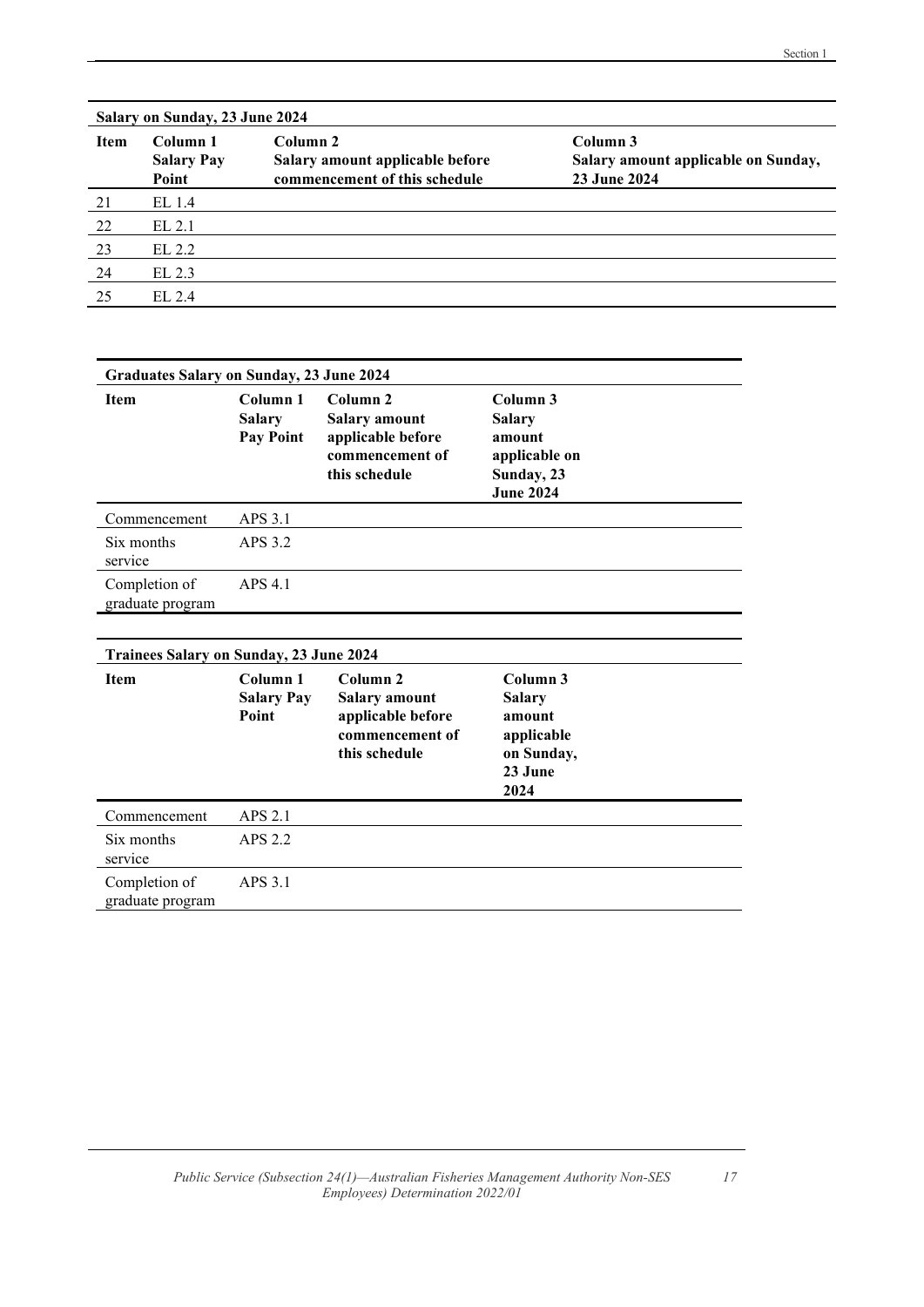| <b>Observers (Daily Rate) on Sunday, 23 June 2024</b> |                              |                                                                                               |                                                                                 |  |
|-------------------------------------------------------|------------------------------|-----------------------------------------------------------------------------------------------|---------------------------------------------------------------------------------|--|
| <b>Item</b>                                           | Column 1<br><b>Pay Point</b> | Column 2<br><b>Daily Rate amount</b><br>applicable before<br>commencement of<br>this schedule | Column 3<br>Daily rate<br>amount<br>applicable<br>on Sunday,<br>23 June<br>2024 |  |
| 1                                                     | APS1.1                       |                                                                                               |                                                                                 |  |
| $\overline{2}$                                        | APS 1.2                      |                                                                                               |                                                                                 |  |
| $\mathfrak{Z}$                                        | APS 1.3                      |                                                                                               |                                                                                 |  |
| $\overline{4}$                                        | APS 2.1                      |                                                                                               |                                                                                 |  |
| 5                                                     | APS 2.2                      |                                                                                               |                                                                                 |  |
| 6                                                     | APS 2.3                      |                                                                                               |                                                                                 |  |
| 7                                                     | APS 3.1                      |                                                                                               |                                                                                 |  |
| $\,8\,$                                               | APS 3.2                      |                                                                                               |                                                                                 |  |
| 9                                                     | APS 3.3                      |                                                                                               |                                                                                 |  |
| 10                                                    | APS 4.1                      |                                                                                               |                                                                                 |  |
| 11                                                    | APS 4.2                      |                                                                                               |                                                                                 |  |
| 12                                                    | APS 4.3                      |                                                                                               |                                                                                 |  |

### 2 Allowances

On Sunday, 23 June 2024, an allowance described in column 1 of an item of the following table is to be payable at the rate (the new rate) described in column 2 of the table. This is an adjustment of X% under subsection 10(3) of this determination.

| Allowances on Sunday, 23 June 2024 |                                                   |                                                                                             |                                                                            |
|------------------------------------|---------------------------------------------------|---------------------------------------------------------------------------------------------|----------------------------------------------------------------------------|
| <b>Item</b>                        | Column 1<br><b>Allowance</b>                      | Column <sub>2</sub><br>Rate of allowance applicable before<br>commencement of this schedule | Column 3<br>Rate of allowance applicable on<br><b>Sunday, 23 June 2024</b> |
|                                    | At Sea Allowance -<br><b>Observers</b>            |                                                                                             |                                                                            |
| 2                                  | At Sea Allowance $-$<br><b>Fisheries Officers</b> |                                                                                             |                                                                            |
| 3                                  | At Sea Allowance –<br><b>Office Based Staff</b>   |                                                                                             |                                                                            |
| 4                                  | Land Based<br>Allowance                           |                                                                                             |                                                                            |
|                                    | On Call Allowance                                 |                                                                                             |                                                                            |

18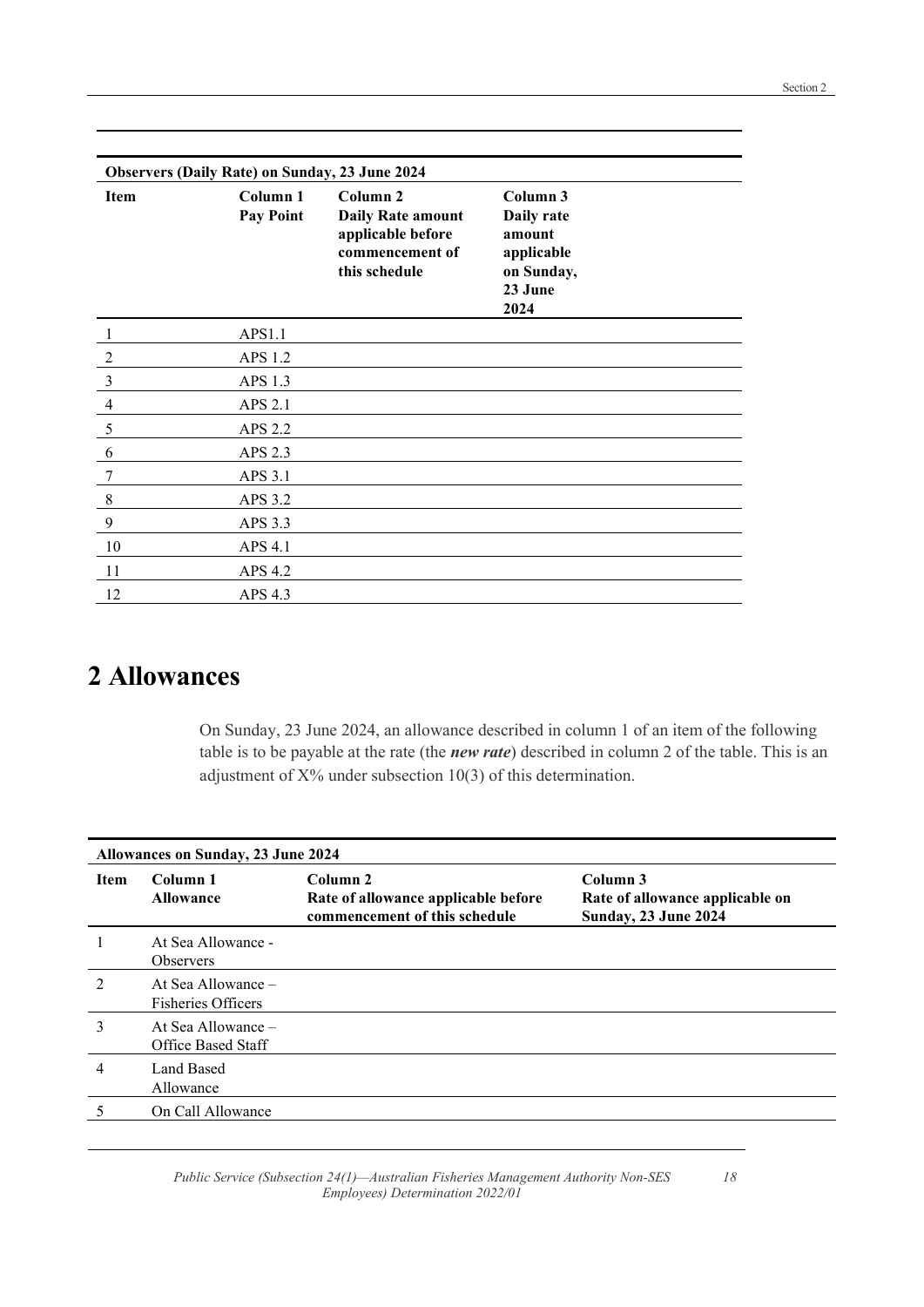19

| <b>Allowances on Sunday, 23 June 2024</b> |                                                                                                 |                                                                                             |                                                                            |  |
|-------------------------------------------|-------------------------------------------------------------------------------------------------|---------------------------------------------------------------------------------------------|----------------------------------------------------------------------------|--|
| Item                                      | Column 1<br><b>Allowance</b>                                                                    | Column <sub>2</sub><br>Rate of allowance applicable before<br>commencement of this schedule | Column 3<br>Rate of allowance applicable on<br><b>Sunday, 23 June 2024</b> |  |
| 6                                         | Restriction<br>Allowance - Shift<br>Workers (daily rate)                                        |                                                                                             |                                                                            |  |
| $\tau$                                    | Restriction<br>Allowance (daily<br>rate)<br>Monday to<br>$\overline{a}$<br>Friday,<br>excluding |                                                                                             |                                                                            |  |
|                                           | public<br>holidays                                                                              |                                                                                             |                                                                            |  |
|                                           | Saturday and<br>$\qquad \qquad \blacksquare$<br>Sunday,<br>excluding<br>public<br>holidays      |                                                                                             |                                                                            |  |
|                                           | Public holidays                                                                                 |                                                                                             |                                                                            |  |
| $\,8\,$                                   | Community<br>Language Allowance                                                                 |                                                                                             |                                                                            |  |
|                                           | Level $1 -$                                                                                     |                                                                                             |                                                                            |  |
|                                           | (i) Passes the                                                                                  |                                                                                             |                                                                            |  |
|                                           | National<br>Accreditation                                                                       |                                                                                             |                                                                            |  |
|                                           | Authority for                                                                                   |                                                                                             |                                                                            |  |
|                                           | Translators and<br>Interpreters (NAATI)                                                         |                                                                                             |                                                                            |  |
|                                           | Language Aide Test;<br>or                                                                       |                                                                                             |                                                                            |  |
|                                           | (ii) Recognised level                                                                           |                                                                                             |                                                                            |  |
|                                           | of competency to<br>deliver client services                                                     |                                                                                             |                                                                            |  |
|                                           | in languages for                                                                                |                                                                                             |                                                                            |  |
|                                           | which NAATI does<br>not test                                                                    |                                                                                             |                                                                            |  |
|                                           | Level 2-                                                                                        |                                                                                             |                                                                            |  |
|                                           | (i) Paraprofessional<br>interpreter and<br>higher; or                                           |                                                                                             |                                                                            |  |
|                                           | (ii) Recognised<br>tertiary qualification<br>in interpreting; or                                |                                                                                             |                                                                            |  |
|                                           | (iii) Recognised level<br>of competency to<br>deliver client services<br>in ATSI languages      |                                                                                             |                                                                            |  |